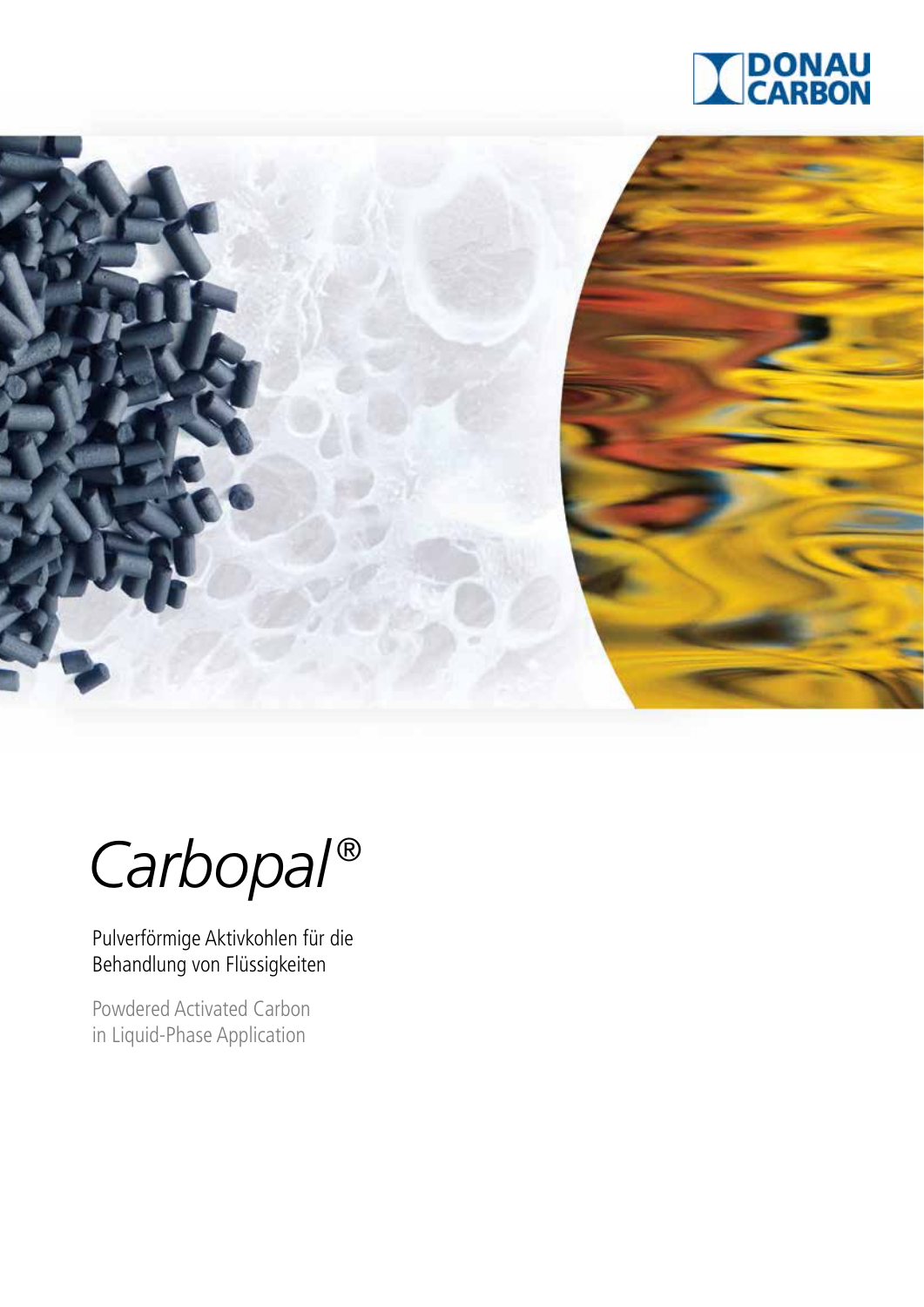# *Aktivkohlen zur Behandlung von Flüssigkeiten Carbopal*®

In der Herstellung von Lebensmitteln, pharmazeutischen Produkten oder Chemikalien sowie auch in der Wasserbehandlung werden Aktivkohlen zur Entfärbung, zur Adsorption von gelösten organischen Verunreinigungen sowie Geruchs und Geschmacksstoffen eingesetzt. Zur Anwendung kommen hierbei vornehmlich pulverförmige Aktivkohlen aus unseren Carbopalportfolio im Einrühr- bzw. Suspensionsverfahren oder alternartiv, körnige Aktivkohlen aus unserer Epibonfamilie im sogenannten Perkolationsverfahren.

# *Activated Carbon for the treatment of liquids*

For the production of food, pharmaceuticals or chemicals as well as for water treatment activated carbon is widely used for decolourization, removing dissolved organic compounds and for controlling odour and taste. These applications predominantly use powdered activated carbons from our Carbopal serie applied by the stirring or suspension technique or alternatively granular activated carbons called Epibon by the percolation process.



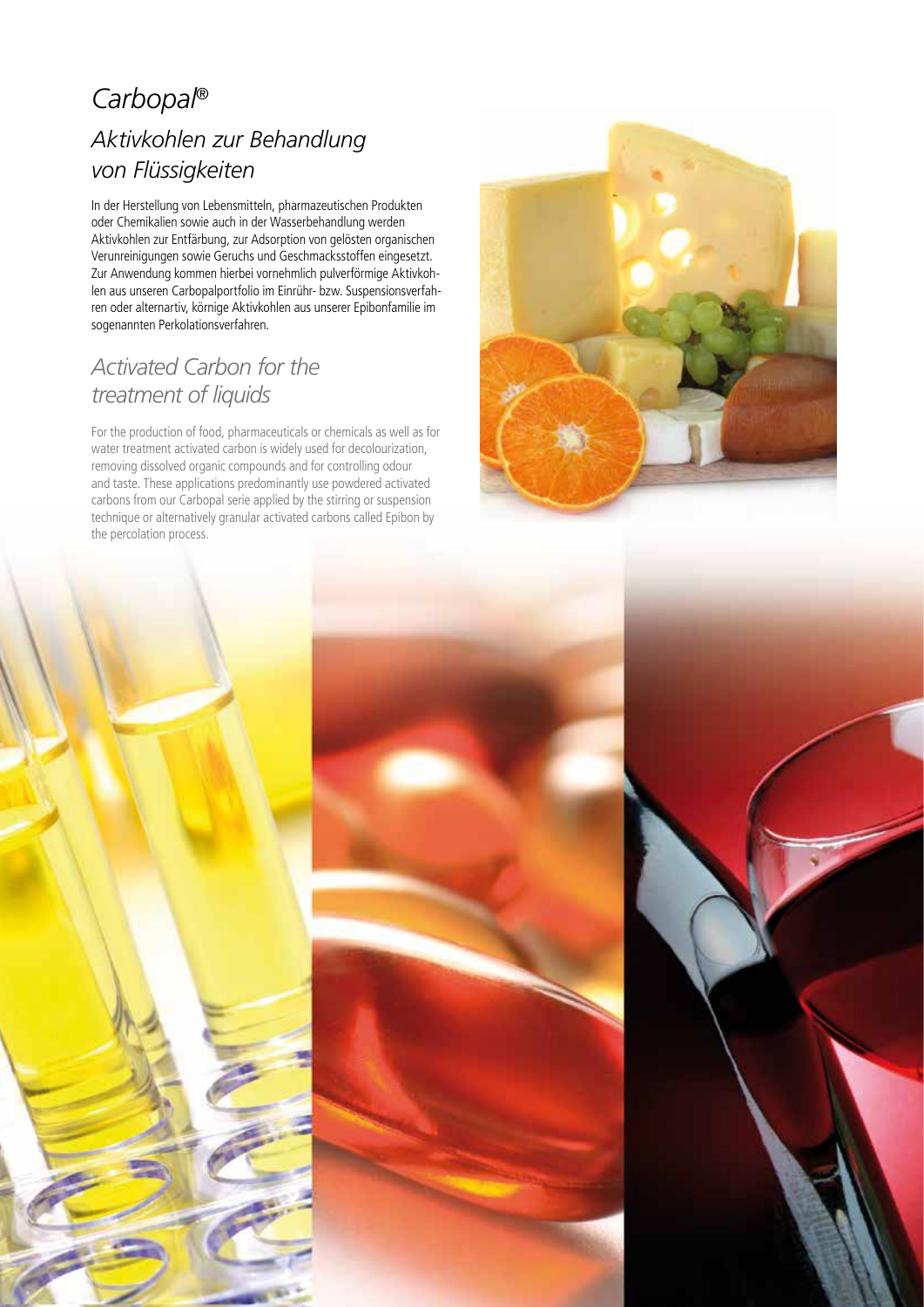| Powdered activated carbon for liquid treatment: Certificate "Food Chemical Codex" available                                                                |                                                                        |                                                                             |                                                                 |
|------------------------------------------------------------------------------------------------------------------------------------------------------------|------------------------------------------------------------------------|-----------------------------------------------------------------------------|-----------------------------------------------------------------|
| <b>Application</b>                                                                                                                                         | Carbopal                                                               | <b>Activation (special feature)</b>                                         | <b>Molasses factor</b>                                          |
| Decolourization and purification of intermediate<br>and end products in the pharmaceutical industry<br>[special Pharma grade according Ph. EUR. available] | PA 4N<br>SC 11 pur                                                     | chem. (pH-neutral)<br>steam (Acid washed)                                   | $0.4 - 0.6$<br>$2.0 - 2.6$                                      |
| Purification and decolourization of sugar solution                                                                                                         | PA 4N<br>MB <sub>4N</sub>                                              | chem. (pH-neutral)<br>steam (pH-neutral)                                    | $0.4 - 0.6$<br>$1.5 - 1.9$                                      |
| Purification and decolourization of solution in the<br>production of glucose, dextrose and other starch<br>products including lactose                      | $Gn-P$<br>$MB-4S$                                                      | chem.<br>steam (adjusted pH)                                                | $0.6 - 1.0$<br>$1.5 - 1.9$                                      |
| Decolourization and deodorization of fruit juices<br>as well as treatment of wine<br>Removal of patuline from apple juice                                  | PA4<br>Gn-P, Gn-P F<br>MB <sub>4S</sub><br>MB 6 SB 30<br><b>CCP 90</b> | chem.<br>chem.<br>steam (adjusted pH)<br>steam (moisture adjusted)<br>steam | $0.4 - 0.5$<br>$0.6 - 1.0$<br>$1.5 - 1.9$<br>$2.8 - 3.2$<br>N/A |
| Treatment of beer, for colour correction and<br>removal of impurities                                                                                      | $Gn-P$                                                                 | chem.                                                                       | $0.6 - 1.0$                                                     |
| Treatment of vegetable oils and fats                                                                                                                       | AP<br>P 800<br><b>CCP 90</b>                                           | steam<br>steam<br>steam                                                     | $1.0 - 1.8$<br>approx. 4.0<br>N/A                               |
| Treatment of soup spice mixes and glutamate                                                                                                                | $Gn-P$<br>$Gn-X$                                                       | chem.<br>chem.                                                              | $0.6 - 1.0$<br>$0.5 - 0.9$                                      |
| Decolourization and deodorization of gelatine<br>and protein                                                                                               | PA 4N<br>MB <sub>4</sub>                                               | chem. (pH-neutral)<br>steam                                                 | $0.4 - 0.6$<br>$1.5 - 1.9$                                      |
| Cleaning and decolourization of surfactants, shellac<br>enzymes, paraffines, vaseline, wax, fine chemicals,<br>organic acids and other products            | P 800<br>$Gn-P$                                                        | steam<br>chem.                                                              | approx. 4.0<br>$0.6 - 1.0$                                      |

## *Einrühr- oder Suspensionsverfahren*

Bei dieser wohl am häufigsten angewendeten Methode wird die Aktivkohle entweder direkt in die zu behandelnde Lösung eingerührt oder in Form einer etwa 15%-igen Suspension zudosiert, dabei liegt die Aktivkohledosierung üblicherweise in der Größenordnung von 0,1 bis 1%, bezogen auf die zu behandelnde Flüssigkeitsmenge. Die Einwirkungszeit der Aktivkohle ist auf die physikalischen Eigenschaften der zu behandelnden Flüssigkeit, wie z.B. Viskosität, Temperatur und pH-Wert, sowie auf die zu entfernenden Stoffe abzustimmen. Dabei ist eine Kontaktzeit von 15 bis 30 Minuten meist vollkommen ausreichend. Abschließend erfolgt die Abtrennung der Aktivkohle aus der Flüssigkeit durch Filtration über entsprechende Filtereinrichtungen. Um eine staubfreie Dosierung der Aktivkohle für Großverbraucher zu gewährleisten, erfolgt der Einsatz von Pulveraktivkohle unter Anwendung entsprechender Einrichtungen aus Silo und Containern.

## *Stirring or suspension process*

In this widely used method, the activated carbon is either directly stirred into the solution to be treated or mixed and dispensed as a 15 % suspension. Activated carbon dosage rates are normally in the order of 0.1 to 1% related to the liquid volume to be treated. The contact time of the activated carbon has to be matched with the physical properties of the liquid to be treated, such as viscosity, temperature, pH value and the substances to be removed. Hence a contact time between 15 and 30 minutes will normally be sufficient. Separation of the activated carbon from the liquid phase is accomplished by filtration in suitable filter systems. In largescale applications, dust-free dosage of the powdered carbon from the silos or containers is accomplished by appropriate dosage and transport systems.

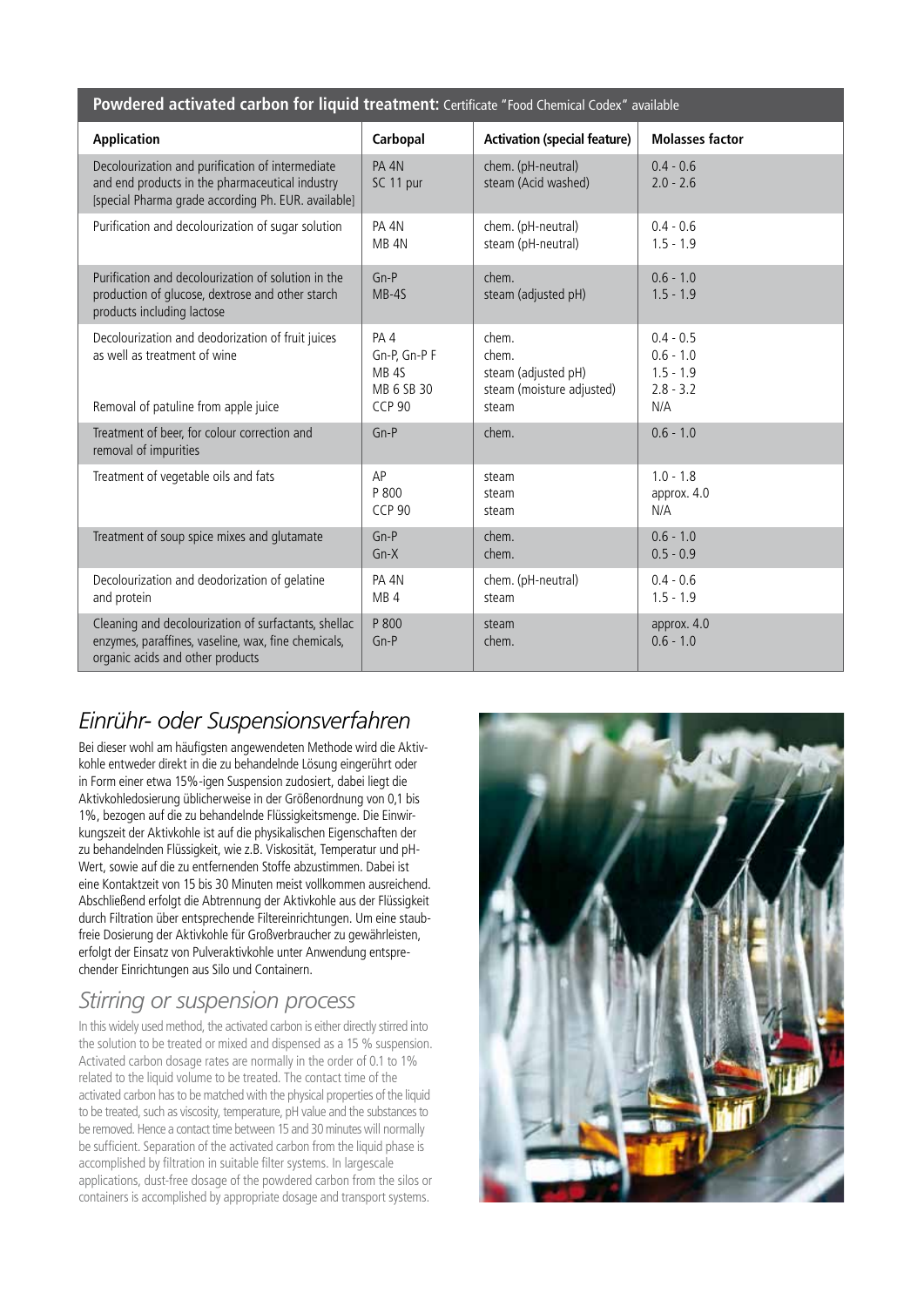# *Anschwemmfiltration*

Weniger gebräuchlich kommt bei niedrig konzentrierten Verunreinigungen bzw. geringen Reinheitsanforderungen die Anschwemmfiltration oder sogenannte Schichtenfiltration zur Anwendung. Hier wird durch Anschwemmen von pulverförmiger Aktivkohle auf ein Filterelement - eventuell unter Verwendung von Filterhilfsmittel - eine Filterschicht aufgebaut, durch die dann die zu reinigende Lösung filtriert wird. Ein Vorteil dieser Anwendung liegt in der gleichzeitigen Abtrennung von mechanischen Verunreinigungen.

## *Precoat filtration*

The use of the precoat or so called sheet filtration process is limited to applications involving the removal of low concentrations of impurities or not requiring high treatment standards. Here, a filter element is precoated with powdered activated carbon - if required, in combination with a filter aid - to produce a filter layer through which the solution to be treated is passed. An advantage of the precoat filtration process is the simultaneous separation of mechanical impurities.

## *Perkolation*

Bei den Perkolationsverfahren wird - ähnlich wie bei der Schichtenfiltration - die zu reinigende Lösung über eine Aktivkohleschicht filtriert. Diese besteht jedoch aus körniger Aktivkohle, wie z.B. unsere Epibonqualitäten, die in Adsorptionssäulen eingesezt und mit der zu reinigenden Flüssigkeit beaufschlagt wird. Es bildet sich eine typische Konzentrationsverteilung in der Schicht- bzw. Adsorptionssäule aus.

# *Percolation filtration*

In the percolation processes, the solution to be treated is likewise filtered through an activated carbon layer. Contrary to precoat filtration, percolation processes is cleaning the solution to be treated with granular activated carbons charged in adsorption columns, like our Epibon qualities. During the adsorption process, a typical concentration profile results for the activated carbon layer or bed.

# *Mehrfachanwendung*

Zur Minimierung der anzuwendenden Aktivkohlemengen kann beim Einsatz von Pulverkohle ein zwei- oder mehrstufiges Verfahren ratsam sein. Bei der Adsorption stellt sich in der Aktivkohle in Abhängigkeit der Schadstoffkonzentration ein Gleichgewicht ein. Nach einmaliger Anwendung im Einrührverfahren oder bei niedriger Restkonzentration der zu entfärbenden Lösung ist die Adsorptionskapazität der Aktivkohle nicht erschöpft. Die Adsorptionsleistung der Aktivkohle wird ökonomisch optimal genutzt, wenn man die zur Reinigung einer schwächer konzentrierten, vorbehandelten Lösung verwendete Aktivkohle ein zweites oder gar ein drittes Mal zur Behandlung einer jeweils stärker konzentrierten Lösung verwendet. Im zweiten Schritt wird die so vorbehandelte Lösung anschließend mit Frischkohle behandelt und gereinigt.

# *Multiple use*

To minimize carbon usage rates in powdered activated carbon applications, a two or multi-stage process may offer advantages. The carbon adsorbs impurities until equilibrium is reached between the adsorbed phase and the impurity concentration in the liquid. In the stirring process or at low residual concentrations in the solution to be decolourized, the adsorption capacity of the activated carbon will not be exhausted after its first use. To achieve economic optimum use of the adsorptive capacity, already part-loaded carbon used for the treatment of a low-strength, pretreated solution can be reused a second or third time for successively pretreating more highly concentrated solutions. The solutions so pretreated can then be treated to the final purity level with virgin carbon in a second step. The state of two-stage applications of powered activated carbon





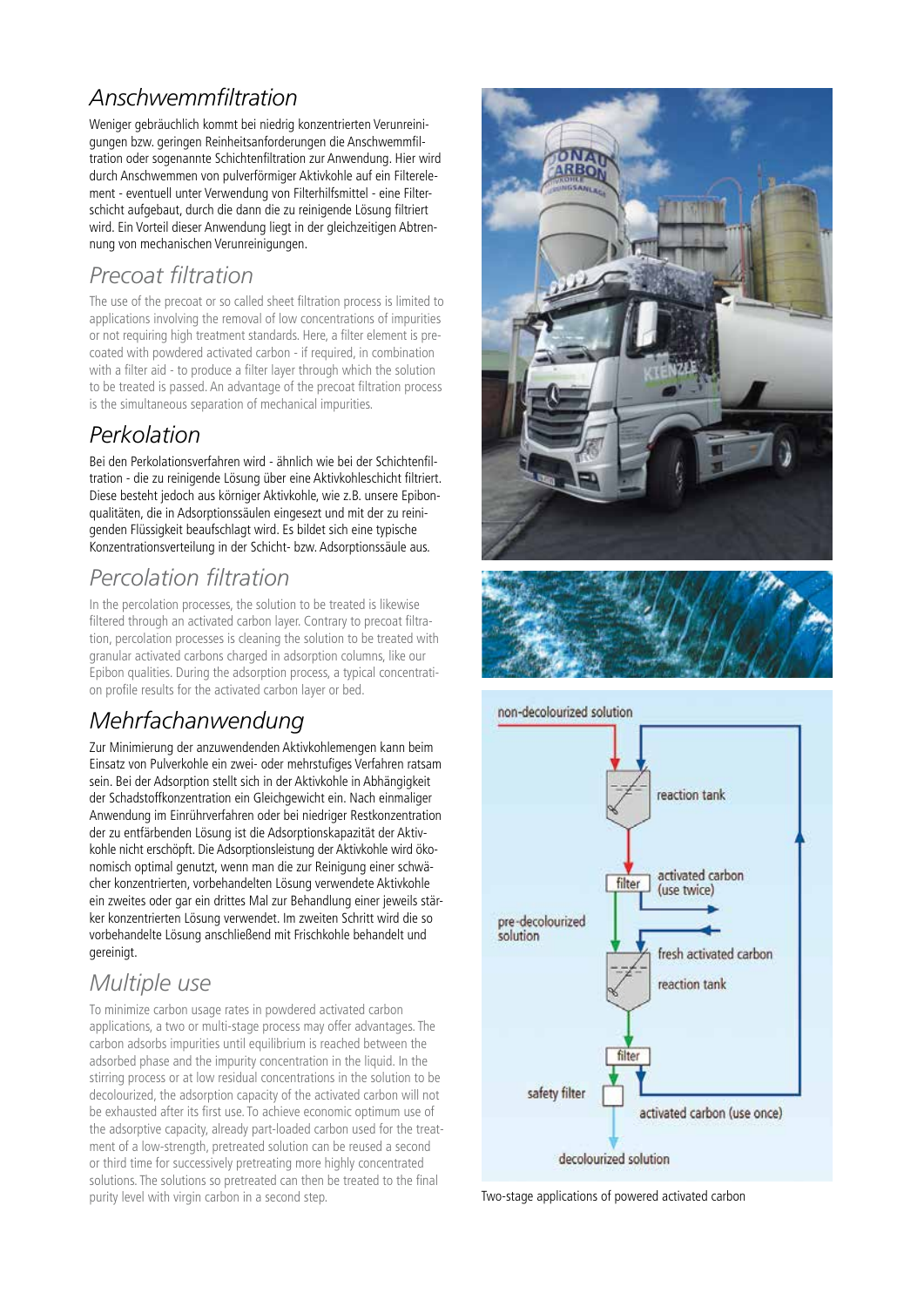## *Adsorptionsverhalten*

Je nach Einsatzgebiet kommen bei der Behandlung von Flüssigkeiten chemisch aktivierte oder wasserdampfaktivierte Aktivkohlen zur Anwendung. Aktivkohlesorten, die nach dem chemischen Aktivierungsverfahren hergestellt werden, zeichnen sich durch eine offene Porenstruktur aus und eignen sich daher insbesondere zur Adsorption großer Moleküle, speziell im Bereich Entfärbung. Wasserdampfaktivate haben eine engporigere Struktur, sie werden bevorzugt zur Adsorption niedrigmolekularer Substanzen verwendet. Ein weiterer wichtiger Faktor bei der Ausprägung der Porengrößenverteilung ist der eingesetzte Rohstoff für die Aktivkohlequalität.

## *Adsorption behaviour*

Depending on the application, chemically activated or steam-activated carbons are used for the treatment of liquids. Chemically activated carbons are characterised by an open pore structure which makes them particularly suitable for the adsorption of large molecules as typically encountered in decolourization applications. Steam-activated carbons have a narrow pore structure and are preferably used for the adsorption of low-molecular weight substances. Another important factor of the pore size distribution is the selection of the raw material.

## *Adsorptionsisotherme*

Zur Ermittlung der optimalen Einsatzmenge und der optimalen Kontaktzeit wird zur Bestimmung einer Entfärbungskurve die Adsorptionsisotherme einer Aktivkohle gemessen. Hierbei kann man unter möglichst praxisnahen Bedingungen die Dosierungshöhe und Anwendungszeit ermitteln und mit geringem Arbeitsaufwand den Vergleich verschiedener Pulveraktivkohlen beim Einsatz für eine bestimmte Aufgabenstellung durchführen.

## *Adsorption isotherms*

The optimum carbon dosage rate and optimum contact time for a given application are determined by measuring the adsorption isotherm of an activated carbon and plotting a decolourization curve. This method provides with the least amount of effort the determining the dosage rate and contact time under conditions simulating practical use and comparing the performance of different powdered carbons for the application.

## *Ermittlung der optimalen Einsatzmenge und Kontaktzeit*

Bei der graphischen Darstellung der prozentualen Entfärbung in Abhängigkeit von der Kohledosierung erhält man Kurven, die sich asymptotisch einem Endwert nähern. Hieraus kann man die Aktivkohlemenge, oberhalb derer kein nennenswerter Entfärbungseffekt mehr auftritt, ablesen. Zur Bestimmung der optimalen Kontaktzeit wird eine ausreichend große Menge der zu reinigenden Flüssigkeit mit der für den gewünschten Reinigungseffekt berechneten Kohlemenge versetzt und nach unterschiedlichen Zeiten Proben entnommen. Durch Auftragen der Restkonzentration der Filtrate gegen die Kontaktzeit kann man den Zeitpunkt, oberhalb dessen kein nennenswerter Entfärbungseffekt mehr auftritt, ermitteln.

### *Determination of optimum dosage rate and contact time*

Plotting the percentage colour versus the carbon dosage rates gives a curve which approaches asymptotically an equilibrium value. This curve can then be used for determining the point where increased dosage rates give no further decolourization. To determine the optimum contact time a sufficient volume of the liquid to be treated is mixed with the amount of activated carbon required to achieve the desired purification effect and then sampled at defined time intervals. After filtration, the residual concentration of these samples is measured and the results are plotted versus the contact time. With this method, the time where increased time of contact gives no major further decolourization can be determined.





Decolourization curves of two different activated carbon - Types A and B